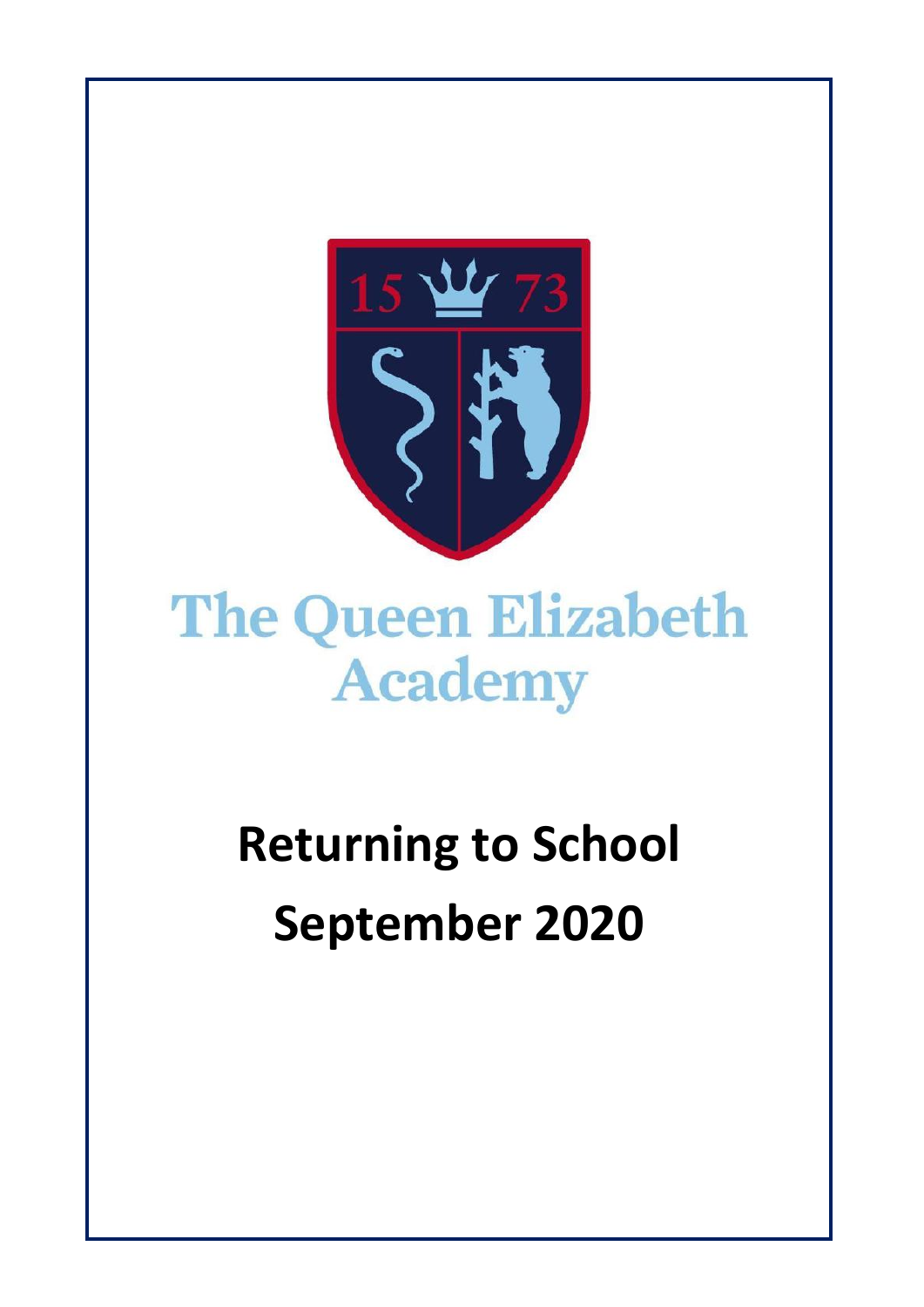

Dear Parents and Carers,

March to July 2020 has been one of the most challenging periods in our academy's history.

We are conscious that for many reasons, Autumn term 2020 will not be a normal return to school, not least because of the school term that proceeded it. We understand that the experience will have been different for everyone. We have all missed having a full school and are really looking forward to having everyone back in September.

We know returning to school under normal circumstances for some students can be worrying and may cause a number of emotions, including anxiety. It is therefore only natural that a return to school this September after a long period of not attending school and under more unusual circumstances will be worrying a greater number of students and parents.

We have prepared this short guide in order to support our students and parents in the return to school this September.

**We look forward to all our students returning to the academy and we are committed to supporting every family as we work together as a community through these challenging times.** 

#### **Queries or concerns:**

If you have any specific questions, please do not hesitate in contacting the school office on [info@tqea.org.uk](mailto:info@tqea.org.uk) or the Pastoral email on pastoral@tgea.org.uk.

Please do also ensure that you have looked at the academy website for the most recent letter home from our Principal and our risk assessments. These are in line with the most recent government guidance and do include the new information with regards to face masks and coverings.

<https://tqea.attrust.org.uk/parents/letters-to-parents/>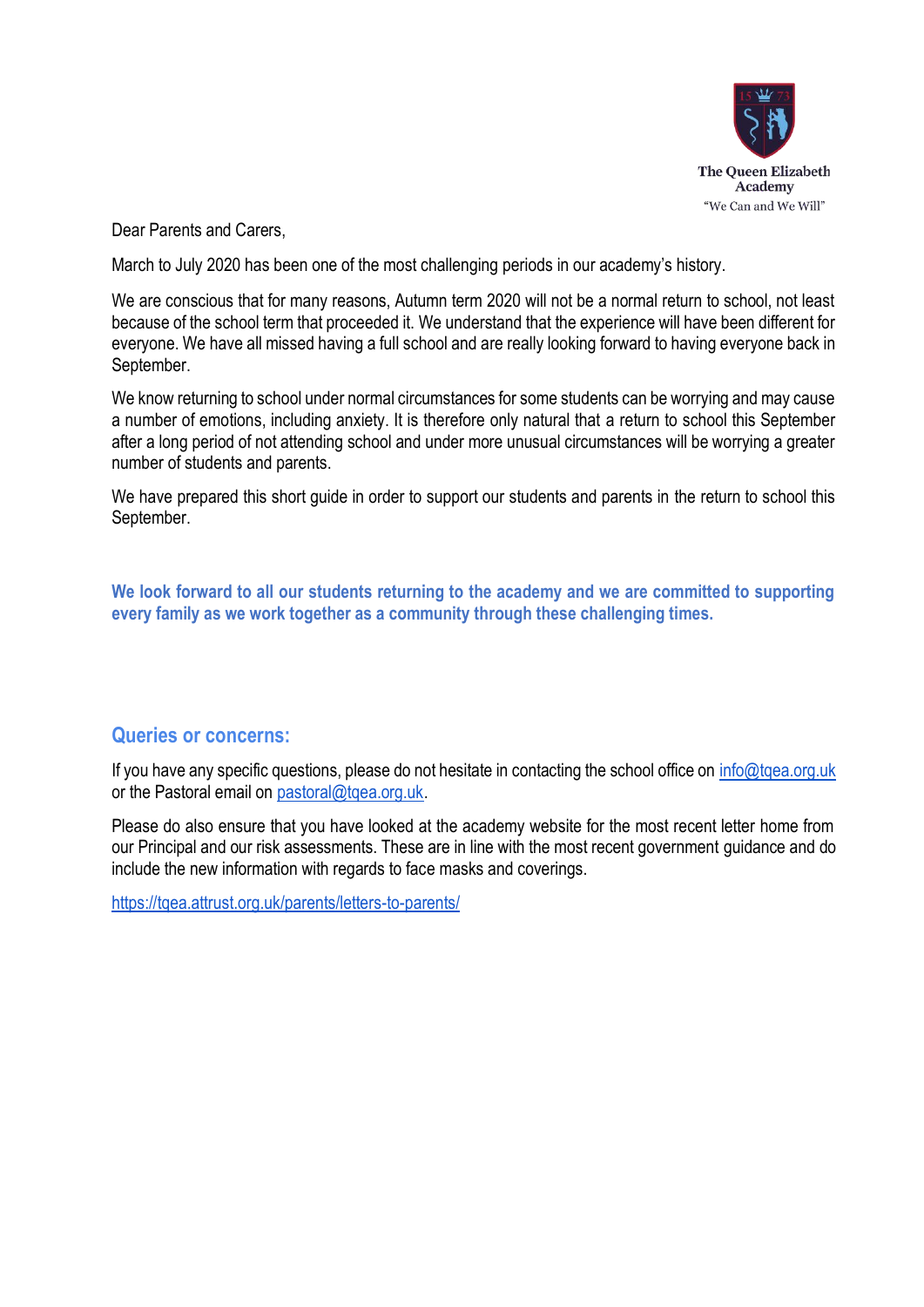# **For Students**

# **Going back to school after COVID-19.**

# **Three tips for getting ready to return to school**





### **Get into a good sleep routine**

Not getting enough sleep affects your concentration and mood. Before going back to school try these things to get into a good sleep routine.

- Make sure you are getting enough sleep (between 8 to 11 hours per night)
- Go to bed and wake up at the same times each day.
- Practise getting up at the time you normally would on a school day.
- Avoid watching TV or using your phone an hour before bed (this helps you to sleep).
- More information about sleep can be found on the following websites:
	- o <https://www.healthforkids.co.uk/grownups/health-issues/how-can-help-child-sleep/>
	- o <https://sleepcouncil.org.uk/>
	- o <https://www.nhs.uk/live-well/sleep-and-tiredness/how-much-sleep-do-kids-need/>



# **Talk about your feelings**

Everybody will feel different about going back to school. Some young people will be excited, while some could be worried or scared. Making sense of how you feel can help you do things to make you feel better:

- Talk to an adult, a friend or somebody you trust about going back to school and how you feel about it.
- You can talk to an online counsellor for free on Kooth.com.
- You can write your feelings down in a diary or a [mood journal.](https://www.childline.org.uk/toolbox/mood-journal/)
- Think: if I was helping somebody in this situation, what would I suggest?





## **Do some research**

School will be different when you go back and there will be new things in place to keep you safe. It is helpful to find out what these things include so you are not surprised by them on your first day:

- Go on your school's website to find some more information: <https://tqea.attrust.org.uk/parents/letters-to-parents/>
- [News Round](https://www.bbc.co.uk/newsround/53937719) have made some reports about the experiences of other young people who have gone back to school.
- Talk to friends who were in school during the lockdown.



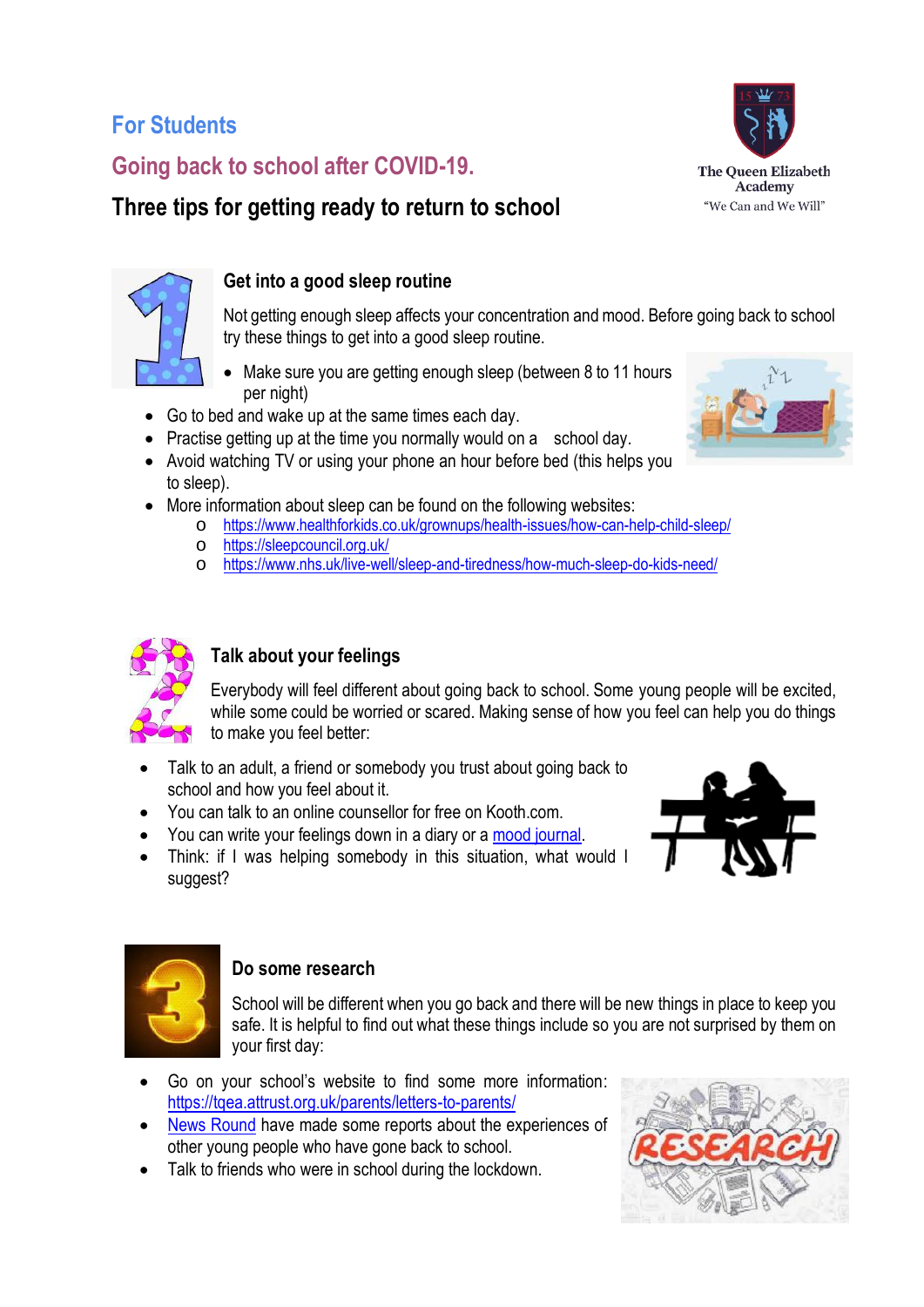

# **For Parents and Carers**

# **Going back to school after COVID-19.**

# **Useful tips to help young people return to school following COVID-19**

Most young people have been off school for a number of months. Some may find managing the return to school difficult but there are some simple things that parents and carers can do to make this return easier.



#### **Sleep and bedtimes- establish a good sleep routine**

The bedtime routine may have changed while they have been off school and it is important that they are well rested before going back to school. A lack of sleep can affect a young person's mood and their ability to learn. The following points can help to make sure your child is well rested:

- Make sure that they get enough sleep, primary aged children need around 9 to 11 hours per day while secondary aged children need around 8 to 10 hours.
- $\div$  Remove distractions from the bedroom if they disrupt sleep (such as games consoles or phones)
- \* Practise good sleep hygiene (see advice from [school nursing service](https://www.healthforkids.co.uk/grownups/health-issues/how-can-help-child-sleep/) and The Children's Sleep [Charity\)](https://www.thechildrenssleepcharity.org.uk/)

#### **Waking up- practise getting up for school**

Some young people have got used to being able to get up when they want and are used to waking up naturally. Starting to wake up at the time that they normally would on a school day will be extremely helpful.

- Set an alarm so that your child is awake at a set time.
- $\div$  Try to prevent you child from going back to sleep.



#### **Morning routine- getting used to the school day**



We have all found that our old routines, whether it be of the school day or our own working day, have become somewhat lost during lockdown. Before we go back to school, start to make the days more like the school day with set times for meals, snacks and activities.

 Some young people will benefit from the use of a timetable or a visual timetable

- Start to eat breakfast and get dressed at the times that you normally would on a school day.
- Have a snack/break/treat time around the same time as breaktime, which is 11.05 11.25am.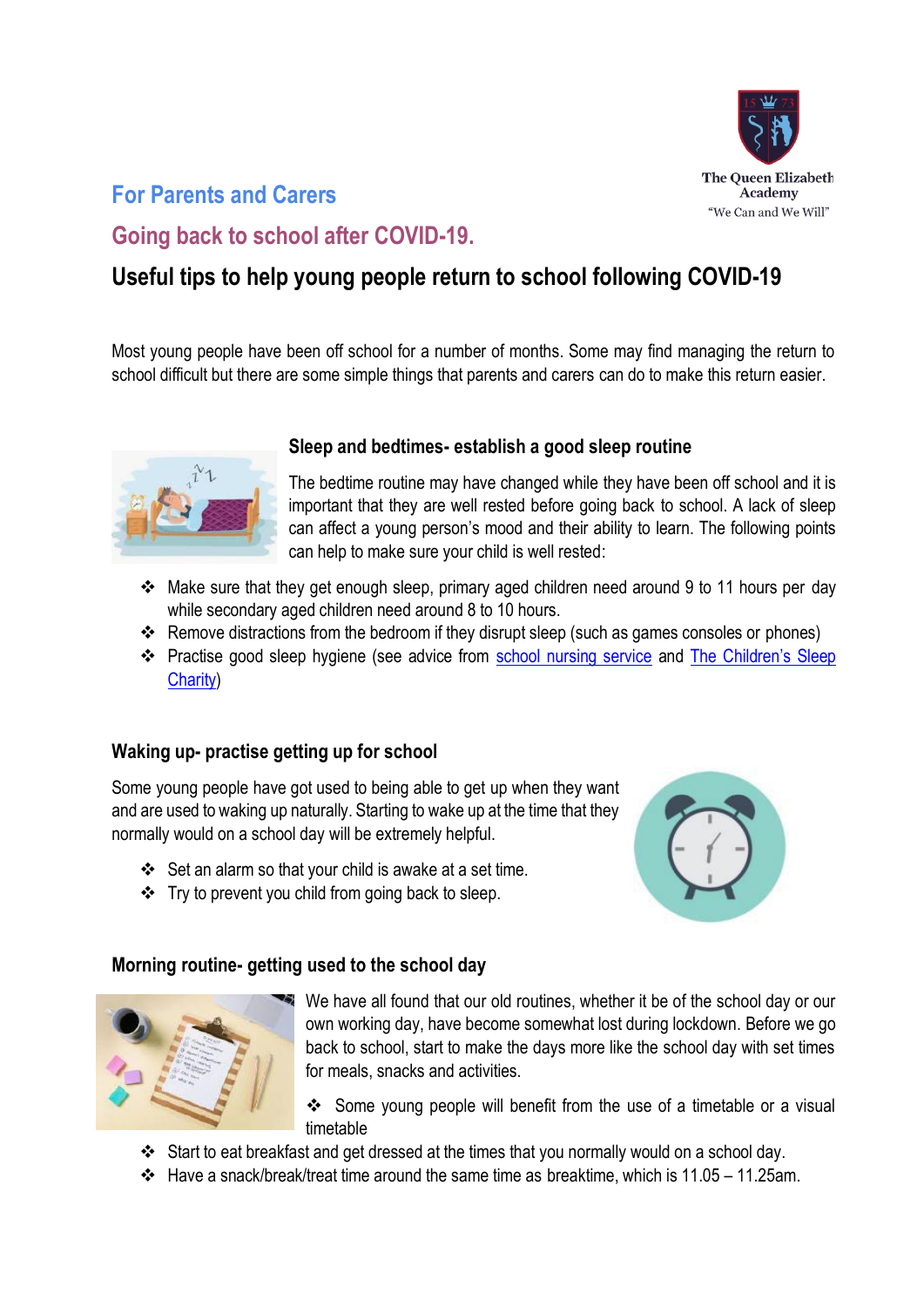## **Access to technology- getting ready to leave technology at home.**

Whilst off school, many of us have spent more time using technology. This has helped us to keep in touch with friends and provide us with entertainment. Some young people may find leaving the technology behind challenging when returning to school.

 Monitor screen time using the screen time or digital wellbeing features of your child's device. This will allow you to see how much time they are spending on each app.



- There are no set rules for screen time, but excessive screen time such accessing social media or 'junk' content can be unhealthy (for example YouTube videos or TikTok).
- Maintain control over what your child accesses and when, have a plan for when screen time happens. For older children this can be negotiated and agreed with them.
- \* Try to limit the amount of junk screen time and only give your child access to devices for a specific purpose e.g. read about an area of interest or watch a specific video on I-player.



## **Expectations of school- what will school be like when I go back?**

Schools will be different when we go back and helping them to understand these changes can reduce any anxiety or uncertainty.

- $\cdot$  Videos and pictures are the best way of helping a child to understand new things
- Ask if there is anything they want to know. It is okay not to have the answers, you can try to find out together.
- We will have new routines when we return to school (for example washing hands after break and before lunch). Try to bring these routines into the home so you can get used to them.
- If your child has specific needs, try contacting the school SENCo
- Help your child to understand why things will be different when they go back.
- ❖ Please see the school website to support with this: <https://tqea.attrust.org.uk/parents/letters-to-parents/>

#### **Notice the signs that your child may be worried**- behaviour communicates a young person's emotions

As the return to school becomes closer, children may start to feel excited, nervous or worried. These big emotions may cause their behaviour to change. **Behaviour is often how a young person communicates their emotions.** Exactly how behaviour links to emotion can sometimes be difficult to understand. If you do have any significant concerns, please contact the school using the email address pastoral@tgea.org.uk.

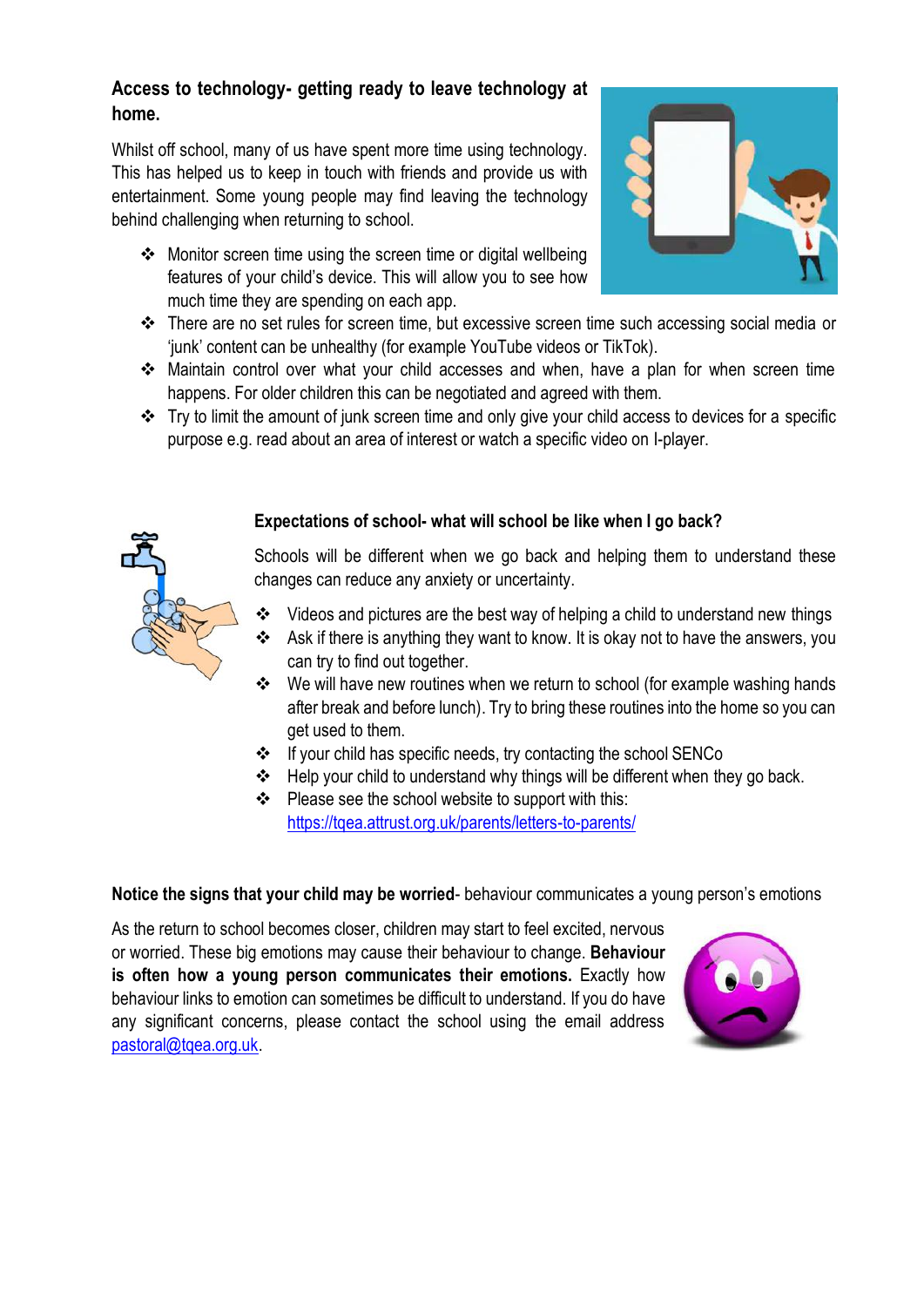

## **Managing any worries**

It is natural for young people to be worried about returning to school after having so much time off, having conversations about how they feel can be really helpful.

Here are some useful steps for talking about feelings:

- Conversations about feelings can help a young person to recognise their emotions.
- All feelings are normal- there are no bad feelings
- Sometimes young people need to be told how they are feeling for example, *"I can see that you are scared because you're worried about getting ill".*
- $\cdot$  Validate their feelings and name them no emotion is a bad emotion. "I can see that you are frustrated", "I think that you are frustrated because...", "it's okay to feel frustrated, I get frustrated sometimes too for example, I was frustrated when...".
- While all feelings are okay, not all behaviours are acceptable, and it is okay to set limits on behaviour whilst recognising emotions e.g. *"I understand that you feel angry, but it is not okay to throw things at people."*
- \* Young people need help to manage their big emotions and you can make suggestions to help the to make these emotions more manageable e.g. "deep breaths", "taking a time out", "going outside for a walk", "think of a happy memory".

## **It will also be reassuring to talk about the things that have not changed**

E.g.

- They will see many of the same adults around school
- Everyone will be wearing the same uniform
- $\div$  They will have the same friends and peers around them
- $\div$  They will be taking the same route to school

## **Convey Calmness**

- $\div$  It is understandable and natural for parents to have some levels of anxiety about their child returning to school.
- $\div$  However we feel on the inside, it is important to convey calm to our child
- ❖ Young people pick up on lots of little clues about how their parents are feeling – and they use this information to inform how they should be feeling.
- If we look worried, they pick up on this and start worrying too!
- $\cdot \cdot$  To avoid this we need to try and pay even greater attention than normal to:
	- o What we say (and what they overhear)
	- o Our tone of voice
	- o Our body language